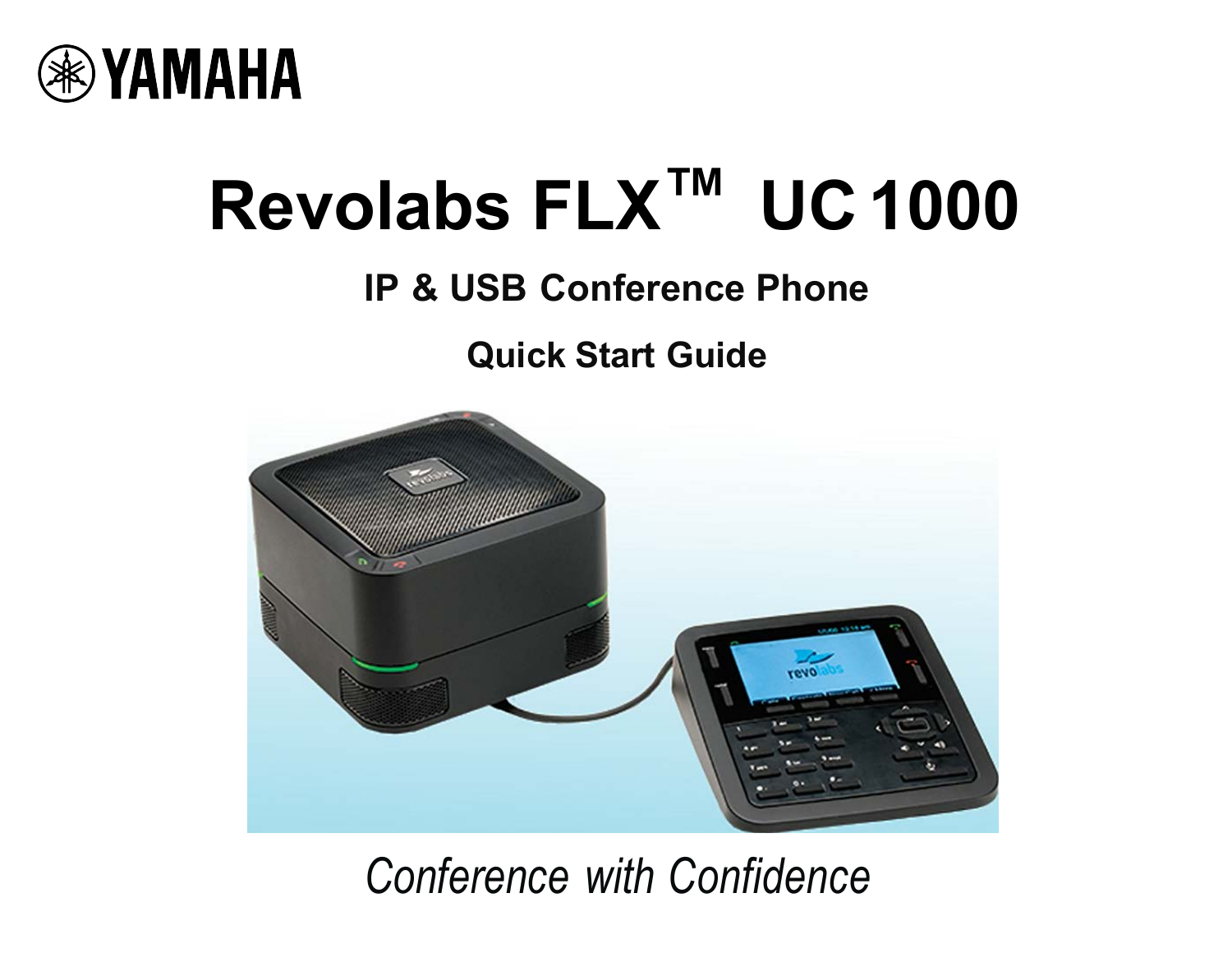## **Getting Started:**

1. Take the UC 1000 Base Unit and Dialer out of the box.

2. Connect the Dialer to the Base Unit, making sure to connect the cable in the dialer only port on the bottom of the UC 1000

3. Using the provided Ethernet cable, connect the UC 1000 to an Ethernet jack providing power over Ethernet (PoE) and the bottom of the UC 1000. The UC is powered via Ethernet; alternatively, we offer an optional PoE adapter if no PoE is provided in your system.

4. When booting up, the LEDs on the UC 1000 will change between red, green, and orange lights. When the UC 1000 is ready to use, the LEDs will display solid green lights and the device will emit a chime.

## **Connecting the UC 1000 to the VoIP Network:**

There are multiple ways to configure the UC 1000 to your network:

## **1. Via Dialer:**

- a. Press the Menu Button on the Dialer
- b. Navigate to and Select the Settings Option
- c. Select VoIP Settings
- d. Configure the items in this menu per your call manager configuration
- e. For initial administrator password, use 7386.

f. Reboot the system. On successful configuration, the display will show the phone number associated with the line.

## **System Contains:**

- 1 Base Unit
- 1 Dialer Unit
- 1 USB Cable, 6.56ft (2.0m)
- 1 Ethernet Cable, 25ft (7.62m)
- Quick Start Guide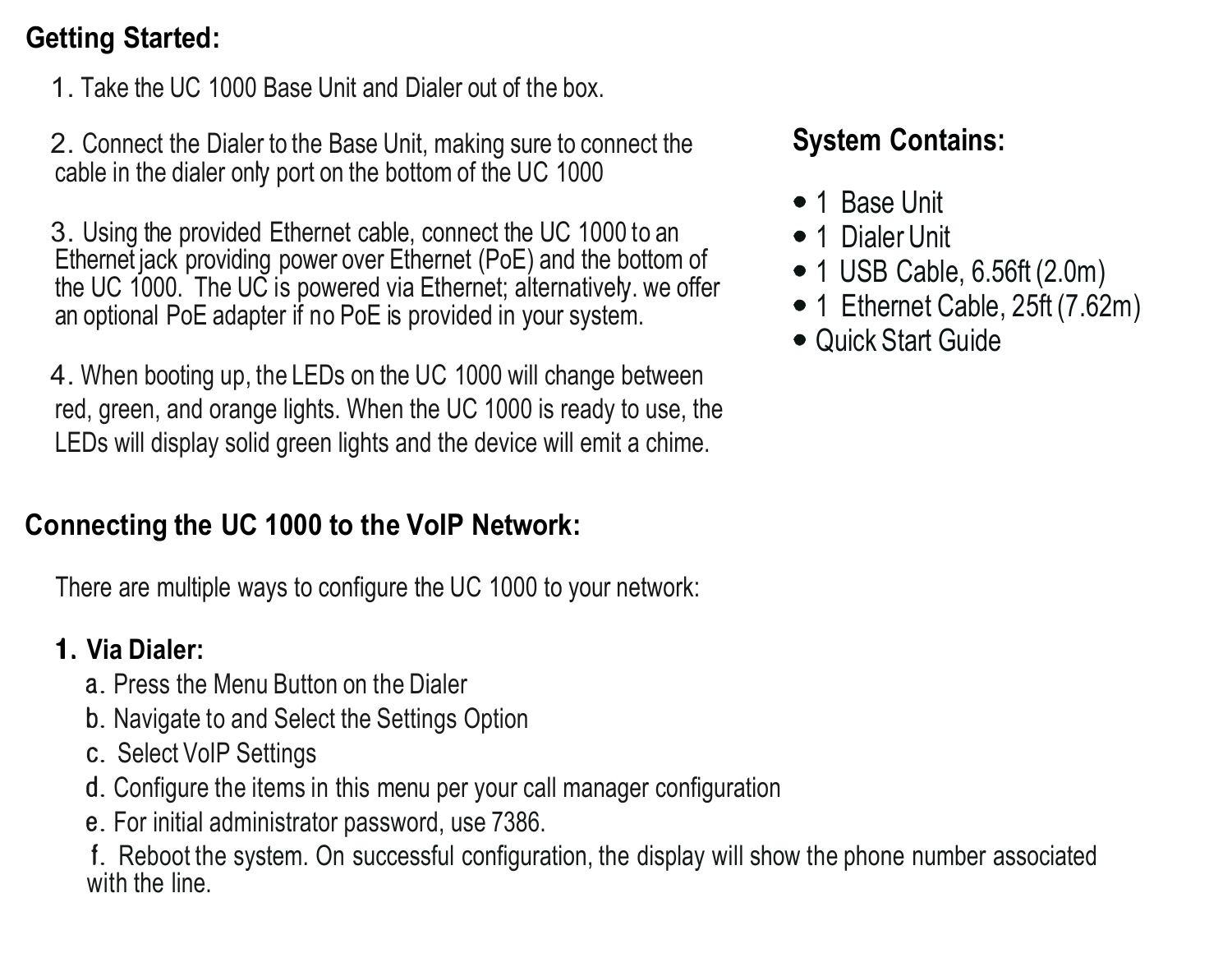#### **2. Via Web Interface:**

- a. Press the Menu Button on the Dialer
- b. Navigate to and Select the Info Option
- c. Note the IP Address for the UC 1000
- d. Using a computer, open an internet browser and type in the IP address
- e. For initial login, the password is 7386.
- f. Navigate to VoIP Settings
- g. Configure the items in this menu per your call manager configuration.

h. Click the Save button. No reboot of the system is required. On successful configuration, the display will show the phone number associated with the line.

#### **3. Via Provisioning Server, using Option 66**

a. Configure the TFTP server name into the DHCP server option 66 string.

b. Upload the configuration file with the UC 1000 firmware bundle onto the TfTP server identified by the DHCP server option 66 string. The device configuration file must be named with the phone mac address.

c. When provisioning through HTTP, the option 66 string configured on the DHCP server should be: http:/l<server address>

Configuration files and firmware files should be placed under http server document root directory.

d.When provisioning through FTP, the option 66 string specified on the DHCP server should be:

ftp:// <server address>/user= '<username> '&pass=" <password>", where <usemame> and

<password> should be replaced by the FTP server username and password respectively.

Configuration file and firmware files should be loaded to the FTP shared folder where the <usemame> login will be prompted to.

e. No reboot of the system is required. On successful configuration, the phone screen will display the phone number associated with the line.